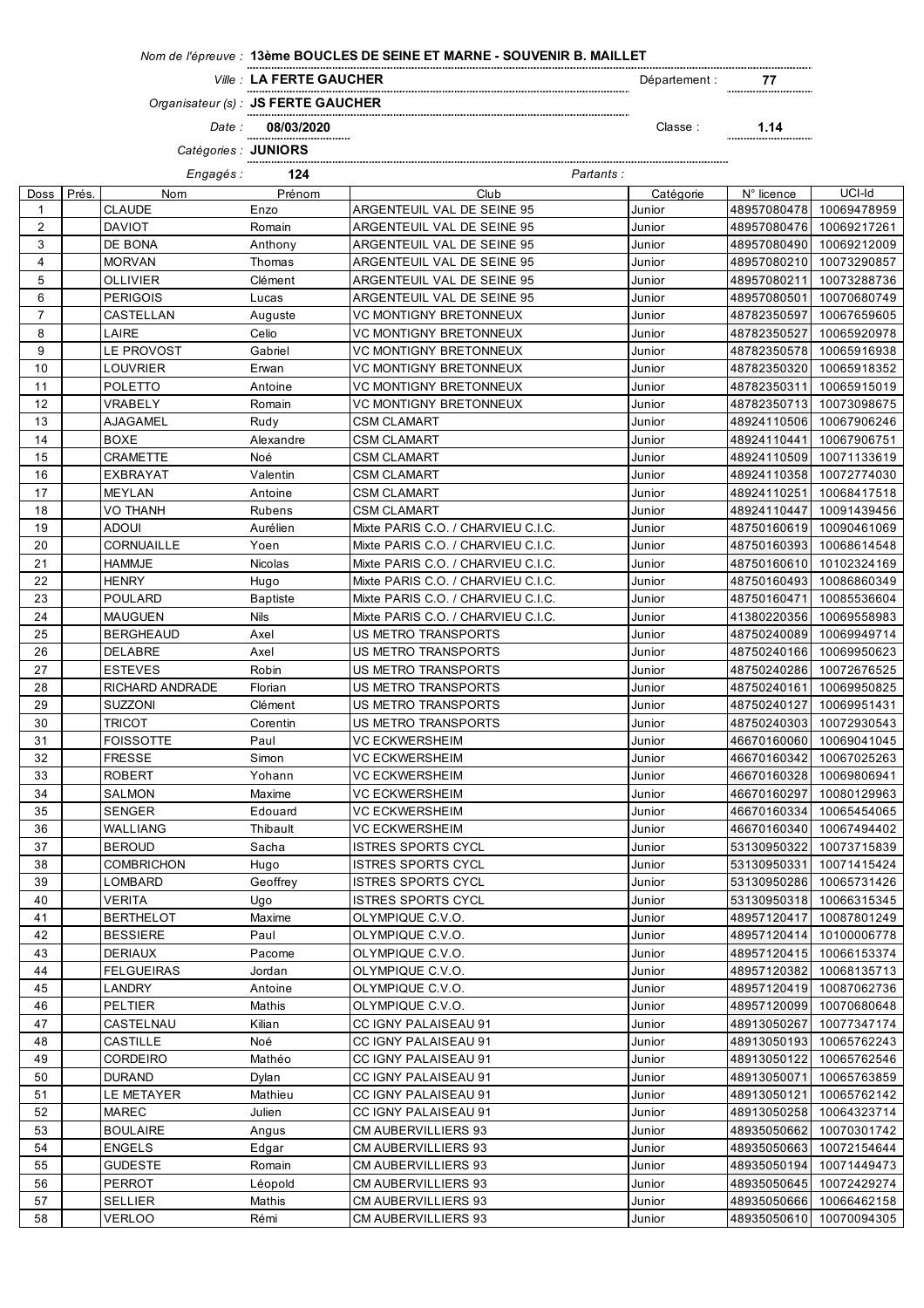| 60<br><b>FRANÇOIS</b><br><b>TEAM AVESNOIS</b><br>Junior<br>Jonas<br>61<br><b>HOUBART</b><br>Gaetan<br><b>TEAM AVESNOIS</b><br>Junior<br>62<br><b>HRAPLAK</b><br><b>TEAM AVESNOIS</b><br>Junior<br>Louis<br>63<br><b>TEAM AVESNOIS</b><br><b>MONNIER</b><br>Alexis<br>Junior<br>64<br><b>SIX</b><br>Quentin<br><b>TEAM AVESNOIS</b><br>Junior<br>65<br><b>COOLSAET</b><br>Mathéo<br>PARISIS A.C. 95<br>Junior<br>66<br><b>GAUTIER</b><br>Charles<br>PARISIS A.C. 95<br>Junior<br>67<br>HERNAULT<br>Loïc<br>PARISIS A.C. 95<br>Junior<br>68<br>LHOTTE<br>Thibaud<br>PARISIS A.C. 95<br>Junior<br>69<br><b>MAGNIEN</b><br>PARISIS A.C. 95<br>Junior<br>Lorenzo<br>70<br><b>MAURICIO</b><br>PARISIS A.C. 95<br>Junior<br>Flavio<br>71<br>CC VILLENEUVE ST GERMAIN SOISSONS AISNI Junior<br><b>BAUDUIN</b><br>Antoine<br>72<br>CC VILLENEUVE ST GERMAIN SOISSONS AISNI Junior<br><b>CAUDRON</b><br>Nathan<br>73<br><b>CHARPENTIER</b><br>CC VILLENEUVE ST GERMAIN SOISSONS AISNI Junior<br>Kylian<br>74<br>CC VILLENEUVE ST GERMAIN SOISSONS AISNI Junior<br><b>DHENIN</b><br><b>Baptiste</b><br>75<br>LEROUX<br>Allan<br>CC VILLENEUVE ST GERMAIN SOISSONS AISNI Junior<br>76<br>PECOU<br>Johan<br>CC VILLENEUVE ST GERMAIN SOISSONS AISNI Junior<br>77<br><b>BERRY</b><br>Maxime<br>VCA DU BOURGET<br>Junior<br>78<br><b>BRUZEAU</b><br>Jules<br>VCA DU BOURGET<br>Junior<br>79<br>DO VALE<br>Thomas<br>VCA DU BOURGET<br>Junior<br>80<br><b>ELOI</b><br>Thibaud<br>VCA DU BOURGET<br>Junior<br>81<br><b>IDIRI VONNET</b><br>Constantin<br><b>VCA DU BOURGET</b><br>Junior<br>82<br><b>BARTIER</b><br>O HESDIN MARCONNE<br>Louis<br>Junior<br>83<br><b>CARPENTIER</b><br>Florian<br>O HESDIN MARCONNE<br>Junior<br>84<br><b>GRONIER</b><br>O HESDIN MARCONNE<br>Tom<br>Junior<br>85<br><b>MORTECRETTE</b><br>Dorian<br>O HESDIN MARCONNE<br>Junior<br>86<br>PETIT<br>O HESDIN MARCONNE<br>Hugo<br>Junior<br>87<br>PETIT<br>Natan<br>O HESDIN MARCONNE<br>Junior<br>88<br><b>DOLLIN</b><br>TEAM 94 CYCLING<br>Junior<br>Djiovany<br><b>DUC</b><br>89<br>Maxence<br><b>TEAM 94 CYCLING</b><br>Junior<br>90<br><b>MACE</b><br>Marius<br><b>TEAM 94 CYCLING</b><br>Junior<br>91<br>PARADELA<br>Thomas<br><b>TEAM 94 CYCLING</b><br>Junior<br>92<br><b>PLOUHINEC</b><br><b>TEAM 94 CYCLING</b><br>Arthur<br>Junior<br>93<br><b>PORTIER</b><br>Rémi<br><b>TEAM 94 CYCLING</b><br>Junior<br>94<br>U.V.C.CHARLEVILLE-MEZ<br><b>AMBERT</b><br>Nicolas<br>Junior<br>95<br><b>BARAN</b><br>Simon<br>U.V.C.CHARLEVILLE-MEZ<br>Junior<br>96<br><b>BRUNEAUX</b><br>Guillaume<br>U.V.C.CHARLEVILLE-MEZ<br>Junior<br>97<br><b>GABRIEL</b><br>U.V.C.CHARLEVILLE-MEZ<br>Timothé<br>Junior<br><b>TOL</b><br>U.V.C.CHARLEVILLE-MEZ<br>Matéo<br>98<br>Junior<br>99<br><b>RUMAN</b><br>Fabian<br>U.V.C.CHARLEVILLE-MEZ<br>Junior<br>100<br>CHALOINE<br>Vivien<br>MIXTE VC SAVIGNY / LA PÉDALE FERTOISE<br>Junior<br>MIXTE VC SAVIGNY / LA PÉDALE FERTOISE<br>101<br><b>BAR</b><br>Nathan<br>Junior<br>102<br><b>DEMARIA</b><br>MIXTE VC SAVIGNY / LA PÉDALE FERTOISE<br>Sacha<br>Junior<br>103<br><b>ESTREMANHO</b><br>MIXTE VC SAVIGNY / LA PÉDALE FERTOISE<br>Junior<br>Hugo<br>104<br>DE DONCKER<br>Léo<br><b>CC CAMBRESIEN</b><br>Junior<br>105<br><b>DELBECQ</b><br><b>CC CAMBRESIEN</b><br>Adrien<br>Junior<br>106<br>LEPLAT<br>Clément<br><b>CC CAMBRESIEN</b><br>Junior<br>107<br><b>MOPTY</b><br><b>CC CAMBRESIEN</b><br><b>Baptiste</b><br>Junior<br>108<br>SAVREUX<br>Antonin<br><b>CC CAMBRESIEN</b><br>Junior<br>109<br><b>TRIOUX</b><br>Martin<br><b>CC CAMBRESIEN</b><br>Junior<br>110<br><b>BURGER</b><br>Daniel<br>CD HAUT-RHIN<br>Junior<br>111<br><b>GUTHMANN</b><br>Paul<br>CD HAUT-RHIN<br>Junior<br>112<br>KARAKOC<br><b>CD HAUT-RHIN</b><br>Alperen<br>Junior<br>113<br><b>LEITIENNE</b><br><b>CD HAUT-RHIN</b><br>Florian<br>Junior<br>114<br><b>SCHLEWITZ</b><br>CD HAUT-RHIN<br>Guillaume<br>Junior<br>115<br><b>GOUELLE</b><br>CD AUBE<br>Kylian<br>Junior<br>CD AUBE<br>116<br><b>MARCILLY</b><br>Robin<br>Junior<br>CD AUBE<br>117<br><b>MICHON</b><br>Bastien<br>Junior<br>Célian<br>CD AUBE<br>118<br><b>PROTIN</b><br>Junior | 59  | DELILLE          | Matthis | <b>TEAM AVESNOIS</b> | Junior | 47591090048 10077752251 |                         |
|-------------------------------------------------------------------------------------------------------------------------------------------------------------------------------------------------------------------------------------------------------------------------------------------------------------------------------------------------------------------------------------------------------------------------------------------------------------------------------------------------------------------------------------------------------------------------------------------------------------------------------------------------------------------------------------------------------------------------------------------------------------------------------------------------------------------------------------------------------------------------------------------------------------------------------------------------------------------------------------------------------------------------------------------------------------------------------------------------------------------------------------------------------------------------------------------------------------------------------------------------------------------------------------------------------------------------------------------------------------------------------------------------------------------------------------------------------------------------------------------------------------------------------------------------------------------------------------------------------------------------------------------------------------------------------------------------------------------------------------------------------------------------------------------------------------------------------------------------------------------------------------------------------------------------------------------------------------------------------------------------------------------------------------------------------------------------------------------------------------------------------------------------------------------------------------------------------------------------------------------------------------------------------------------------------------------------------------------------------------------------------------------------------------------------------------------------------------------------------------------------------------------------------------------------------------------------------------------------------------------------------------------------------------------------------------------------------------------------------------------------------------------------------------------------------------------------------------------------------------------------------------------------------------------------------------------------------------------------------------------------------------------------------------------------------------------------------------------------------------------------------------------------------------------------------------------------------------------------------------------------------------------------------------------------------------------------------------------------------------------------------------------------------------------------------------------------------------------------------------------------------------------------------------------------------------------------------------------------------------------------------------------------------------------------------------------------------------------------------------------------------------------------------------------------------------------------------------------------------------------------------------------------------------------------------------------------------------------------------------------------------------------------------------------------------------------------------------------------------------------------------------|-----|------------------|---------|----------------------|--------|-------------------------|-------------------------|
|                                                                                                                                                                                                                                                                                                                                                                                                                                                                                                                                                                                                                                                                                                                                                                                                                                                                                                                                                                                                                                                                                                                                                                                                                                                                                                                                                                                                                                                                                                                                                                                                                                                                                                                                                                                                                                                                                                                                                                                                                                                                                                                                                                                                                                                                                                                                                                                                                                                                                                                                                                                                                                                                                                                                                                                                                                                                                                                                                                                                                                                                                                                                                                                                                                                                                                                                                                                                                                                                                                                                                                                                                                                                                                                                                                                                                                                                                                                                                                                                                                                                                                                                     |     |                  |         |                      |        | 47591090050             | 10072869919             |
|                                                                                                                                                                                                                                                                                                                                                                                                                                                                                                                                                                                                                                                                                                                                                                                                                                                                                                                                                                                                                                                                                                                                                                                                                                                                                                                                                                                                                                                                                                                                                                                                                                                                                                                                                                                                                                                                                                                                                                                                                                                                                                                                                                                                                                                                                                                                                                                                                                                                                                                                                                                                                                                                                                                                                                                                                                                                                                                                                                                                                                                                                                                                                                                                                                                                                                                                                                                                                                                                                                                                                                                                                                                                                                                                                                                                                                                                                                                                                                                                                                                                                                                                     |     |                  |         |                      |        | 47591090042             | 10085814466             |
|                                                                                                                                                                                                                                                                                                                                                                                                                                                                                                                                                                                                                                                                                                                                                                                                                                                                                                                                                                                                                                                                                                                                                                                                                                                                                                                                                                                                                                                                                                                                                                                                                                                                                                                                                                                                                                                                                                                                                                                                                                                                                                                                                                                                                                                                                                                                                                                                                                                                                                                                                                                                                                                                                                                                                                                                                                                                                                                                                                                                                                                                                                                                                                                                                                                                                                                                                                                                                                                                                                                                                                                                                                                                                                                                                                                                                                                                                                                                                                                                                                                                                                                                     |     |                  |         |                      |        | 47591090039             | 10070239300             |
|                                                                                                                                                                                                                                                                                                                                                                                                                                                                                                                                                                                                                                                                                                                                                                                                                                                                                                                                                                                                                                                                                                                                                                                                                                                                                                                                                                                                                                                                                                                                                                                                                                                                                                                                                                                                                                                                                                                                                                                                                                                                                                                                                                                                                                                                                                                                                                                                                                                                                                                                                                                                                                                                                                                                                                                                                                                                                                                                                                                                                                                                                                                                                                                                                                                                                                                                                                                                                                                                                                                                                                                                                                                                                                                                                                                                                                                                                                                                                                                                                                                                                                                                     |     |                  |         |                      |        | 47591090033             | 10076389403             |
|                                                                                                                                                                                                                                                                                                                                                                                                                                                                                                                                                                                                                                                                                                                                                                                                                                                                                                                                                                                                                                                                                                                                                                                                                                                                                                                                                                                                                                                                                                                                                                                                                                                                                                                                                                                                                                                                                                                                                                                                                                                                                                                                                                                                                                                                                                                                                                                                                                                                                                                                                                                                                                                                                                                                                                                                                                                                                                                                                                                                                                                                                                                                                                                                                                                                                                                                                                                                                                                                                                                                                                                                                                                                                                                                                                                                                                                                                                                                                                                                                                                                                                                                     |     |                  |         |                      |        | 47591090023             | 10072051782             |
|                                                                                                                                                                                                                                                                                                                                                                                                                                                                                                                                                                                                                                                                                                                                                                                                                                                                                                                                                                                                                                                                                                                                                                                                                                                                                                                                                                                                                                                                                                                                                                                                                                                                                                                                                                                                                                                                                                                                                                                                                                                                                                                                                                                                                                                                                                                                                                                                                                                                                                                                                                                                                                                                                                                                                                                                                                                                                                                                                                                                                                                                                                                                                                                                                                                                                                                                                                                                                                                                                                                                                                                                                                                                                                                                                                                                                                                                                                                                                                                                                                                                                                                                     |     |                  |         |                      |        | 48957140061             | 10068491983             |
|                                                                                                                                                                                                                                                                                                                                                                                                                                                                                                                                                                                                                                                                                                                                                                                                                                                                                                                                                                                                                                                                                                                                                                                                                                                                                                                                                                                                                                                                                                                                                                                                                                                                                                                                                                                                                                                                                                                                                                                                                                                                                                                                                                                                                                                                                                                                                                                                                                                                                                                                                                                                                                                                                                                                                                                                                                                                                                                                                                                                                                                                                                                                                                                                                                                                                                                                                                                                                                                                                                                                                                                                                                                                                                                                                                                                                                                                                                                                                                                                                                                                                                                                     |     |                  |         |                      |        | 48957140227             | 10066462259             |
|                                                                                                                                                                                                                                                                                                                                                                                                                                                                                                                                                                                                                                                                                                                                                                                                                                                                                                                                                                                                                                                                                                                                                                                                                                                                                                                                                                                                                                                                                                                                                                                                                                                                                                                                                                                                                                                                                                                                                                                                                                                                                                                                                                                                                                                                                                                                                                                                                                                                                                                                                                                                                                                                                                                                                                                                                                                                                                                                                                                                                                                                                                                                                                                                                                                                                                                                                                                                                                                                                                                                                                                                                                                                                                                                                                                                                                                                                                                                                                                                                                                                                                                                     |     |                  |         |                      |        | 48957140008             | 10066462865             |
|                                                                                                                                                                                                                                                                                                                                                                                                                                                                                                                                                                                                                                                                                                                                                                                                                                                                                                                                                                                                                                                                                                                                                                                                                                                                                                                                                                                                                                                                                                                                                                                                                                                                                                                                                                                                                                                                                                                                                                                                                                                                                                                                                                                                                                                                                                                                                                                                                                                                                                                                                                                                                                                                                                                                                                                                                                                                                                                                                                                                                                                                                                                                                                                                                                                                                                                                                                                                                                                                                                                                                                                                                                                                                                                                                                                                                                                                                                                                                                                                                                                                                                                                     |     |                  |         |                      |        | 48957140612             | 10091005481             |
|                                                                                                                                                                                                                                                                                                                                                                                                                                                                                                                                                                                                                                                                                                                                                                                                                                                                                                                                                                                                                                                                                                                                                                                                                                                                                                                                                                                                                                                                                                                                                                                                                                                                                                                                                                                                                                                                                                                                                                                                                                                                                                                                                                                                                                                                                                                                                                                                                                                                                                                                                                                                                                                                                                                                                                                                                                                                                                                                                                                                                                                                                                                                                                                                                                                                                                                                                                                                                                                                                                                                                                                                                                                                                                                                                                                                                                                                                                                                                                                                                                                                                                                                     |     |                  |         |                      |        | 48957140618             | 10069811688             |
|                                                                                                                                                                                                                                                                                                                                                                                                                                                                                                                                                                                                                                                                                                                                                                                                                                                                                                                                                                                                                                                                                                                                                                                                                                                                                                                                                                                                                                                                                                                                                                                                                                                                                                                                                                                                                                                                                                                                                                                                                                                                                                                                                                                                                                                                                                                                                                                                                                                                                                                                                                                                                                                                                                                                                                                                                                                                                                                                                                                                                                                                                                                                                                                                                                                                                                                                                                                                                                                                                                                                                                                                                                                                                                                                                                                                                                                                                                                                                                                                                                                                                                                                     |     |                  |         |                      |        | 48957140532             | 10069464714             |
|                                                                                                                                                                                                                                                                                                                                                                                                                                                                                                                                                                                                                                                                                                                                                                                                                                                                                                                                                                                                                                                                                                                                                                                                                                                                                                                                                                                                                                                                                                                                                                                                                                                                                                                                                                                                                                                                                                                                                                                                                                                                                                                                                                                                                                                                                                                                                                                                                                                                                                                                                                                                                                                                                                                                                                                                                                                                                                                                                                                                                                                                                                                                                                                                                                                                                                                                                                                                                                                                                                                                                                                                                                                                                                                                                                                                                                                                                                                                                                                                                                                                                                                                     |     |                  |         |                      |        | 47020630542             | 10068825524             |
|                                                                                                                                                                                                                                                                                                                                                                                                                                                                                                                                                                                                                                                                                                                                                                                                                                                                                                                                                                                                                                                                                                                                                                                                                                                                                                                                                                                                                                                                                                                                                                                                                                                                                                                                                                                                                                                                                                                                                                                                                                                                                                                                                                                                                                                                                                                                                                                                                                                                                                                                                                                                                                                                                                                                                                                                                                                                                                                                                                                                                                                                                                                                                                                                                                                                                                                                                                                                                                                                                                                                                                                                                                                                                                                                                                                                                                                                                                                                                                                                                                                                                                                                     |     |                  |         |                      |        | 47020630511             | 10066429826             |
|                                                                                                                                                                                                                                                                                                                                                                                                                                                                                                                                                                                                                                                                                                                                                                                                                                                                                                                                                                                                                                                                                                                                                                                                                                                                                                                                                                                                                                                                                                                                                                                                                                                                                                                                                                                                                                                                                                                                                                                                                                                                                                                                                                                                                                                                                                                                                                                                                                                                                                                                                                                                                                                                                                                                                                                                                                                                                                                                                                                                                                                                                                                                                                                                                                                                                                                                                                                                                                                                                                                                                                                                                                                                                                                                                                                                                                                                                                                                                                                                                                                                                                                                     |     |                  |         |                      |        | 47020630595             | 10068879983             |
|                                                                                                                                                                                                                                                                                                                                                                                                                                                                                                                                                                                                                                                                                                                                                                                                                                                                                                                                                                                                                                                                                                                                                                                                                                                                                                                                                                                                                                                                                                                                                                                                                                                                                                                                                                                                                                                                                                                                                                                                                                                                                                                                                                                                                                                                                                                                                                                                                                                                                                                                                                                                                                                                                                                                                                                                                                                                                                                                                                                                                                                                                                                                                                                                                                                                                                                                                                                                                                                                                                                                                                                                                                                                                                                                                                                                                                                                                                                                                                                                                                                                                                                                     |     |                  |         |                      |        | 47020630480             | 10066373646             |
|                                                                                                                                                                                                                                                                                                                                                                                                                                                                                                                                                                                                                                                                                                                                                                                                                                                                                                                                                                                                                                                                                                                                                                                                                                                                                                                                                                                                                                                                                                                                                                                                                                                                                                                                                                                                                                                                                                                                                                                                                                                                                                                                                                                                                                                                                                                                                                                                                                                                                                                                                                                                                                                                                                                                                                                                                                                                                                                                                                                                                                                                                                                                                                                                                                                                                                                                                                                                                                                                                                                                                                                                                                                                                                                                                                                                                                                                                                                                                                                                                                                                                                                                     |     |                  |         |                      |        | 47020630605             | 10069412776             |
|                                                                                                                                                                                                                                                                                                                                                                                                                                                                                                                                                                                                                                                                                                                                                                                                                                                                                                                                                                                                                                                                                                                                                                                                                                                                                                                                                                                                                                                                                                                                                                                                                                                                                                                                                                                                                                                                                                                                                                                                                                                                                                                                                                                                                                                                                                                                                                                                                                                                                                                                                                                                                                                                                                                                                                                                                                                                                                                                                                                                                                                                                                                                                                                                                                                                                                                                                                                                                                                                                                                                                                                                                                                                                                                                                                                                                                                                                                                                                                                                                                                                                                                                     |     |                  |         |                      |        | 47020630567             | 10076753050             |
|                                                                                                                                                                                                                                                                                                                                                                                                                                                                                                                                                                                                                                                                                                                                                                                                                                                                                                                                                                                                                                                                                                                                                                                                                                                                                                                                                                                                                                                                                                                                                                                                                                                                                                                                                                                                                                                                                                                                                                                                                                                                                                                                                                                                                                                                                                                                                                                                                                                                                                                                                                                                                                                                                                                                                                                                                                                                                                                                                                                                                                                                                                                                                                                                                                                                                                                                                                                                                                                                                                                                                                                                                                                                                                                                                                                                                                                                                                                                                                                                                                                                                                                                     |     |                  |         |                      |        | 48935100211             | 10076153064             |
|                                                                                                                                                                                                                                                                                                                                                                                                                                                                                                                                                                                                                                                                                                                                                                                                                                                                                                                                                                                                                                                                                                                                                                                                                                                                                                                                                                                                                                                                                                                                                                                                                                                                                                                                                                                                                                                                                                                                                                                                                                                                                                                                                                                                                                                                                                                                                                                                                                                                                                                                                                                                                                                                                                                                                                                                                                                                                                                                                                                                                                                                                                                                                                                                                                                                                                                                                                                                                                                                                                                                                                                                                                                                                                                                                                                                                                                                                                                                                                                                                                                                                                                                     |     |                  |         |                      |        | 48935100200             | 10085449304             |
|                                                                                                                                                                                                                                                                                                                                                                                                                                                                                                                                                                                                                                                                                                                                                                                                                                                                                                                                                                                                                                                                                                                                                                                                                                                                                                                                                                                                                                                                                                                                                                                                                                                                                                                                                                                                                                                                                                                                                                                                                                                                                                                                                                                                                                                                                                                                                                                                                                                                                                                                                                                                                                                                                                                                                                                                                                                                                                                                                                                                                                                                                                                                                                                                                                                                                                                                                                                                                                                                                                                                                                                                                                                                                                                                                                                                                                                                                                                                                                                                                                                                                                                                     |     |                  |         |                      |        | 48935100231             | 10066438112             |
|                                                                                                                                                                                                                                                                                                                                                                                                                                                                                                                                                                                                                                                                                                                                                                                                                                                                                                                                                                                                                                                                                                                                                                                                                                                                                                                                                                                                                                                                                                                                                                                                                                                                                                                                                                                                                                                                                                                                                                                                                                                                                                                                                                                                                                                                                                                                                                                                                                                                                                                                                                                                                                                                                                                                                                                                                                                                                                                                                                                                                                                                                                                                                                                                                                                                                                                                                                                                                                                                                                                                                                                                                                                                                                                                                                                                                                                                                                                                                                                                                                                                                                                                     |     |                  |         |                      |        | 48935100227             | 10092452300             |
|                                                                                                                                                                                                                                                                                                                                                                                                                                                                                                                                                                                                                                                                                                                                                                                                                                                                                                                                                                                                                                                                                                                                                                                                                                                                                                                                                                                                                                                                                                                                                                                                                                                                                                                                                                                                                                                                                                                                                                                                                                                                                                                                                                                                                                                                                                                                                                                                                                                                                                                                                                                                                                                                                                                                                                                                                                                                                                                                                                                                                                                                                                                                                                                                                                                                                                                                                                                                                                                                                                                                                                                                                                                                                                                                                                                                                                                                                                                                                                                                                                                                                                                                     |     |                  |         |                      |        | 48935100218             | 10066439122             |
|                                                                                                                                                                                                                                                                                                                                                                                                                                                                                                                                                                                                                                                                                                                                                                                                                                                                                                                                                                                                                                                                                                                                                                                                                                                                                                                                                                                                                                                                                                                                                                                                                                                                                                                                                                                                                                                                                                                                                                                                                                                                                                                                                                                                                                                                                                                                                                                                                                                                                                                                                                                                                                                                                                                                                                                                                                                                                                                                                                                                                                                                                                                                                                                                                                                                                                                                                                                                                                                                                                                                                                                                                                                                                                                                                                                                                                                                                                                                                                                                                                                                                                                                     |     |                  |         |                      |        | 47620670063             | 10067517539             |
|                                                                                                                                                                                                                                                                                                                                                                                                                                                                                                                                                                                                                                                                                                                                                                                                                                                                                                                                                                                                                                                                                                                                                                                                                                                                                                                                                                                                                                                                                                                                                                                                                                                                                                                                                                                                                                                                                                                                                                                                                                                                                                                                                                                                                                                                                                                                                                                                                                                                                                                                                                                                                                                                                                                                                                                                                                                                                                                                                                                                                                                                                                                                                                                                                                                                                                                                                                                                                                                                                                                                                                                                                                                                                                                                                                                                                                                                                                                                                                                                                                                                                                                                     |     |                  |         |                      |        | 47620670031             | 10071381876             |
|                                                                                                                                                                                                                                                                                                                                                                                                                                                                                                                                                                                                                                                                                                                                                                                                                                                                                                                                                                                                                                                                                                                                                                                                                                                                                                                                                                                                                                                                                                                                                                                                                                                                                                                                                                                                                                                                                                                                                                                                                                                                                                                                                                                                                                                                                                                                                                                                                                                                                                                                                                                                                                                                                                                                                                                                                                                                                                                                                                                                                                                                                                                                                                                                                                                                                                                                                                                                                                                                                                                                                                                                                                                                                                                                                                                                                                                                                                                                                                                                                                                                                                                                     |     |                  |         |                      |        | 47620670022             | 10072477269             |
|                                                                                                                                                                                                                                                                                                                                                                                                                                                                                                                                                                                                                                                                                                                                                                                                                                                                                                                                                                                                                                                                                                                                                                                                                                                                                                                                                                                                                                                                                                                                                                                                                                                                                                                                                                                                                                                                                                                                                                                                                                                                                                                                                                                                                                                                                                                                                                                                                                                                                                                                                                                                                                                                                                                                                                                                                                                                                                                                                                                                                                                                                                                                                                                                                                                                                                                                                                                                                                                                                                                                                                                                                                                                                                                                                                                                                                                                                                                                                                                                                                                                                                                                     |     |                  |         |                      |        | 47620670069             | 10073945407             |
|                                                                                                                                                                                                                                                                                                                                                                                                                                                                                                                                                                                                                                                                                                                                                                                                                                                                                                                                                                                                                                                                                                                                                                                                                                                                                                                                                                                                                                                                                                                                                                                                                                                                                                                                                                                                                                                                                                                                                                                                                                                                                                                                                                                                                                                                                                                                                                                                                                                                                                                                                                                                                                                                                                                                                                                                                                                                                                                                                                                                                                                                                                                                                                                                                                                                                                                                                                                                                                                                                                                                                                                                                                                                                                                                                                                                                                                                                                                                                                                                                                                                                                                                     |     |                  |         |                      |        | 47620670076             | 10070698331             |
|                                                                                                                                                                                                                                                                                                                                                                                                                                                                                                                                                                                                                                                                                                                                                                                                                                                                                                                                                                                                                                                                                                                                                                                                                                                                                                                                                                                                                                                                                                                                                                                                                                                                                                                                                                                                                                                                                                                                                                                                                                                                                                                                                                                                                                                                                                                                                                                                                                                                                                                                                                                                                                                                                                                                                                                                                                                                                                                                                                                                                                                                                                                                                                                                                                                                                                                                                                                                                                                                                                                                                                                                                                                                                                                                                                                                                                                                                                                                                                                                                                                                                                                                     |     |                  |         |                      |        | 47620670075             | 10066203187             |
|                                                                                                                                                                                                                                                                                                                                                                                                                                                                                                                                                                                                                                                                                                                                                                                                                                                                                                                                                                                                                                                                                                                                                                                                                                                                                                                                                                                                                                                                                                                                                                                                                                                                                                                                                                                                                                                                                                                                                                                                                                                                                                                                                                                                                                                                                                                                                                                                                                                                                                                                                                                                                                                                                                                                                                                                                                                                                                                                                                                                                                                                                                                                                                                                                                                                                                                                                                                                                                                                                                                                                                                                                                                                                                                                                                                                                                                                                                                                                                                                                                                                                                                                     |     |                  |         |                      |        | 48946010205             | 10074382614             |
|                                                                                                                                                                                                                                                                                                                                                                                                                                                                                                                                                                                                                                                                                                                                                                                                                                                                                                                                                                                                                                                                                                                                                                                                                                                                                                                                                                                                                                                                                                                                                                                                                                                                                                                                                                                                                                                                                                                                                                                                                                                                                                                                                                                                                                                                                                                                                                                                                                                                                                                                                                                                                                                                                                                                                                                                                                                                                                                                                                                                                                                                                                                                                                                                                                                                                                                                                                                                                                                                                                                                                                                                                                                                                                                                                                                                                                                                                                                                                                                                                                                                                                                                     |     |                  |         |                      |        | 48946010221             | 10069038419             |
|                                                                                                                                                                                                                                                                                                                                                                                                                                                                                                                                                                                                                                                                                                                                                                                                                                                                                                                                                                                                                                                                                                                                                                                                                                                                                                                                                                                                                                                                                                                                                                                                                                                                                                                                                                                                                                                                                                                                                                                                                                                                                                                                                                                                                                                                                                                                                                                                                                                                                                                                                                                                                                                                                                                                                                                                                                                                                                                                                                                                                                                                                                                                                                                                                                                                                                                                                                                                                                                                                                                                                                                                                                                                                                                                                                                                                                                                                                                                                                                                                                                                                                                                     |     |                  |         |                      |        | 48946010222             | 10070429357             |
|                                                                                                                                                                                                                                                                                                                                                                                                                                                                                                                                                                                                                                                                                                                                                                                                                                                                                                                                                                                                                                                                                                                                                                                                                                                                                                                                                                                                                                                                                                                                                                                                                                                                                                                                                                                                                                                                                                                                                                                                                                                                                                                                                                                                                                                                                                                                                                                                                                                                                                                                                                                                                                                                                                                                                                                                                                                                                                                                                                                                                                                                                                                                                                                                                                                                                                                                                                                                                                                                                                                                                                                                                                                                                                                                                                                                                                                                                                                                                                                                                                                                                                                                     |     |                  |         |                      |        | 48946010225             | 10069193720             |
|                                                                                                                                                                                                                                                                                                                                                                                                                                                                                                                                                                                                                                                                                                                                                                                                                                                                                                                                                                                                                                                                                                                                                                                                                                                                                                                                                                                                                                                                                                                                                                                                                                                                                                                                                                                                                                                                                                                                                                                                                                                                                                                                                                                                                                                                                                                                                                                                                                                                                                                                                                                                                                                                                                                                                                                                                                                                                                                                                                                                                                                                                                                                                                                                                                                                                                                                                                                                                                                                                                                                                                                                                                                                                                                                                                                                                                                                                                                                                                                                                                                                                                                                     |     |                  |         |                      |        | 48946010224             | 10070429256             |
|                                                                                                                                                                                                                                                                                                                                                                                                                                                                                                                                                                                                                                                                                                                                                                                                                                                                                                                                                                                                                                                                                                                                                                                                                                                                                                                                                                                                                                                                                                                                                                                                                                                                                                                                                                                                                                                                                                                                                                                                                                                                                                                                                                                                                                                                                                                                                                                                                                                                                                                                                                                                                                                                                                                                                                                                                                                                                                                                                                                                                                                                                                                                                                                                                                                                                                                                                                                                                                                                                                                                                                                                                                                                                                                                                                                                                                                                                                                                                                                                                                                                                                                                     |     |                  |         |                      |        | 48946010204             | 10072634489             |
|                                                                                                                                                                                                                                                                                                                                                                                                                                                                                                                                                                                                                                                                                                                                                                                                                                                                                                                                                                                                                                                                                                                                                                                                                                                                                                                                                                                                                                                                                                                                                                                                                                                                                                                                                                                                                                                                                                                                                                                                                                                                                                                                                                                                                                                                                                                                                                                                                                                                                                                                                                                                                                                                                                                                                                                                                                                                                                                                                                                                                                                                                                                                                                                                                                                                                                                                                                                                                                                                                                                                                                                                                                                                                                                                                                                                                                                                                                                                                                                                                                                                                                                                     |     |                  |         |                      |        | 46080010292             | 10102199483             |
|                                                                                                                                                                                                                                                                                                                                                                                                                                                                                                                                                                                                                                                                                                                                                                                                                                                                                                                                                                                                                                                                                                                                                                                                                                                                                                                                                                                                                                                                                                                                                                                                                                                                                                                                                                                                                                                                                                                                                                                                                                                                                                                                                                                                                                                                                                                                                                                                                                                                                                                                                                                                                                                                                                                                                                                                                                                                                                                                                                                                                                                                                                                                                                                                                                                                                                                                                                                                                                                                                                                                                                                                                                                                                                                                                                                                                                                                                                                                                                                                                                                                                                                                     |     |                  |         |                      |        | 46080010300             | 10070093089             |
|                                                                                                                                                                                                                                                                                                                                                                                                                                                                                                                                                                                                                                                                                                                                                                                                                                                                                                                                                                                                                                                                                                                                                                                                                                                                                                                                                                                                                                                                                                                                                                                                                                                                                                                                                                                                                                                                                                                                                                                                                                                                                                                                                                                                                                                                                                                                                                                                                                                                                                                                                                                                                                                                                                                                                                                                                                                                                                                                                                                                                                                                                                                                                                                                                                                                                                                                                                                                                                                                                                                                                                                                                                                                                                                                                                                                                                                                                                                                                                                                                                                                                                                                     |     |                  |         |                      |        | 46080010264             | 10070324980             |
|                                                                                                                                                                                                                                                                                                                                                                                                                                                                                                                                                                                                                                                                                                                                                                                                                                                                                                                                                                                                                                                                                                                                                                                                                                                                                                                                                                                                                                                                                                                                                                                                                                                                                                                                                                                                                                                                                                                                                                                                                                                                                                                                                                                                                                                                                                                                                                                                                                                                                                                                                                                                                                                                                                                                                                                                                                                                                                                                                                                                                                                                                                                                                                                                                                                                                                                                                                                                                                                                                                                                                                                                                                                                                                                                                                                                                                                                                                                                                                                                                                                                                                                                     |     |                  |         |                      |        | 46080010087             | 10067509253             |
|                                                                                                                                                                                                                                                                                                                                                                                                                                                                                                                                                                                                                                                                                                                                                                                                                                                                                                                                                                                                                                                                                                                                                                                                                                                                                                                                                                                                                                                                                                                                                                                                                                                                                                                                                                                                                                                                                                                                                                                                                                                                                                                                                                                                                                                                                                                                                                                                                                                                                                                                                                                                                                                                                                                                                                                                                                                                                                                                                                                                                                                                                                                                                                                                                                                                                                                                                                                                                                                                                                                                                                                                                                                                                                                                                                                                                                                                                                                                                                                                                                                                                                                                     |     |                  |         |                      |        |                         | 46080010266 10070323970 |
|                                                                                                                                                                                                                                                                                                                                                                                                                                                                                                                                                                                                                                                                                                                                                                                                                                                                                                                                                                                                                                                                                                                                                                                                                                                                                                                                                                                                                                                                                                                                                                                                                                                                                                                                                                                                                                                                                                                                                                                                                                                                                                                                                                                                                                                                                                                                                                                                                                                                                                                                                                                                                                                                                                                                                                                                                                                                                                                                                                                                                                                                                                                                                                                                                                                                                                                                                                                                                                                                                                                                                                                                                                                                                                                                                                                                                                                                                                                                                                                                                                                                                                                                     |     |                  |         |                      |        | 46080010298             | 10071339137             |
|                                                                                                                                                                                                                                                                                                                                                                                                                                                                                                                                                                                                                                                                                                                                                                                                                                                                                                                                                                                                                                                                                                                                                                                                                                                                                                                                                                                                                                                                                                                                                                                                                                                                                                                                                                                                                                                                                                                                                                                                                                                                                                                                                                                                                                                                                                                                                                                                                                                                                                                                                                                                                                                                                                                                                                                                                                                                                                                                                                                                                                                                                                                                                                                                                                                                                                                                                                                                                                                                                                                                                                                                                                                                                                                                                                                                                                                                                                                                                                                                                                                                                                                                     |     |                  |         |                      |        | 48771020225             | 10069369936             |
|                                                                                                                                                                                                                                                                                                                                                                                                                                                                                                                                                                                                                                                                                                                                                                                                                                                                                                                                                                                                                                                                                                                                                                                                                                                                                                                                                                                                                                                                                                                                                                                                                                                                                                                                                                                                                                                                                                                                                                                                                                                                                                                                                                                                                                                                                                                                                                                                                                                                                                                                                                                                                                                                                                                                                                                                                                                                                                                                                                                                                                                                                                                                                                                                                                                                                                                                                                                                                                                                                                                                                                                                                                                                                                                                                                                                                                                                                                                                                                                                                                                                                                                                     |     |                  |         |                      |        | 48913010145             | 10070339633             |
|                                                                                                                                                                                                                                                                                                                                                                                                                                                                                                                                                                                                                                                                                                                                                                                                                                                                                                                                                                                                                                                                                                                                                                                                                                                                                                                                                                                                                                                                                                                                                                                                                                                                                                                                                                                                                                                                                                                                                                                                                                                                                                                                                                                                                                                                                                                                                                                                                                                                                                                                                                                                                                                                                                                                                                                                                                                                                                                                                                                                                                                                                                                                                                                                                                                                                                                                                                                                                                                                                                                                                                                                                                                                                                                                                                                                                                                                                                                                                                                                                                                                                                                                     |     |                  |         |                      |        | 48913010162             | 10070339936             |
|                                                                                                                                                                                                                                                                                                                                                                                                                                                                                                                                                                                                                                                                                                                                                                                                                                                                                                                                                                                                                                                                                                                                                                                                                                                                                                                                                                                                                                                                                                                                                                                                                                                                                                                                                                                                                                                                                                                                                                                                                                                                                                                                                                                                                                                                                                                                                                                                                                                                                                                                                                                                                                                                                                                                                                                                                                                                                                                                                                                                                                                                                                                                                                                                                                                                                                                                                                                                                                                                                                                                                                                                                                                                                                                                                                                                                                                                                                                                                                                                                                                                                                                                     |     |                  |         |                      |        | 48913010082             | 10070339532             |
|                                                                                                                                                                                                                                                                                                                                                                                                                                                                                                                                                                                                                                                                                                                                                                                                                                                                                                                                                                                                                                                                                                                                                                                                                                                                                                                                                                                                                                                                                                                                                                                                                                                                                                                                                                                                                                                                                                                                                                                                                                                                                                                                                                                                                                                                                                                                                                                                                                                                                                                                                                                                                                                                                                                                                                                                                                                                                                                                                                                                                                                                                                                                                                                                                                                                                                                                                                                                                                                                                                                                                                                                                                                                                                                                                                                                                                                                                                                                                                                                                                                                                                                                     |     |                  |         |                      |        | 47590350275             | 10068385990             |
|                                                                                                                                                                                                                                                                                                                                                                                                                                                                                                                                                                                                                                                                                                                                                                                                                                                                                                                                                                                                                                                                                                                                                                                                                                                                                                                                                                                                                                                                                                                                                                                                                                                                                                                                                                                                                                                                                                                                                                                                                                                                                                                                                                                                                                                                                                                                                                                                                                                                                                                                                                                                                                                                                                                                                                                                                                                                                                                                                                                                                                                                                                                                                                                                                                                                                                                                                                                                                                                                                                                                                                                                                                                                                                                                                                                                                                                                                                                                                                                                                                                                                                                                     |     |                  |         |                      |        | 47590350293             | 10068386596             |
|                                                                                                                                                                                                                                                                                                                                                                                                                                                                                                                                                                                                                                                                                                                                                                                                                                                                                                                                                                                                                                                                                                                                                                                                                                                                                                                                                                                                                                                                                                                                                                                                                                                                                                                                                                                                                                                                                                                                                                                                                                                                                                                                                                                                                                                                                                                                                                                                                                                                                                                                                                                                                                                                                                                                                                                                                                                                                                                                                                                                                                                                                                                                                                                                                                                                                                                                                                                                                                                                                                                                                                                                                                                                                                                                                                                                                                                                                                                                                                                                                                                                                                                                     |     |                  |         |                      |        | 47590350271             | 10070693479             |
|                                                                                                                                                                                                                                                                                                                                                                                                                                                                                                                                                                                                                                                                                                                                                                                                                                                                                                                                                                                                                                                                                                                                                                                                                                                                                                                                                                                                                                                                                                                                                                                                                                                                                                                                                                                                                                                                                                                                                                                                                                                                                                                                                                                                                                                                                                                                                                                                                                                                                                                                                                                                                                                                                                                                                                                                                                                                                                                                                                                                                                                                                                                                                                                                                                                                                                                                                                                                                                                                                                                                                                                                                                                                                                                                                                                                                                                                                                                                                                                                                                                                                                                                     |     |                  |         |                      |        | 47590350269             | 10070694186             |
|                                                                                                                                                                                                                                                                                                                                                                                                                                                                                                                                                                                                                                                                                                                                                                                                                                                                                                                                                                                                                                                                                                                                                                                                                                                                                                                                                                                                                                                                                                                                                                                                                                                                                                                                                                                                                                                                                                                                                                                                                                                                                                                                                                                                                                                                                                                                                                                                                                                                                                                                                                                                                                                                                                                                                                                                                                                                                                                                                                                                                                                                                                                                                                                                                                                                                                                                                                                                                                                                                                                                                                                                                                                                                                                                                                                                                                                                                                                                                                                                                                                                                                                                     |     |                  |         |                      |        | 47590350289             | 10066086282             |
|                                                                                                                                                                                                                                                                                                                                                                                                                                                                                                                                                                                                                                                                                                                                                                                                                                                                                                                                                                                                                                                                                                                                                                                                                                                                                                                                                                                                                                                                                                                                                                                                                                                                                                                                                                                                                                                                                                                                                                                                                                                                                                                                                                                                                                                                                                                                                                                                                                                                                                                                                                                                                                                                                                                                                                                                                                                                                                                                                                                                                                                                                                                                                                                                                                                                                                                                                                                                                                                                                                                                                                                                                                                                                                                                                                                                                                                                                                                                                                                                                                                                                                                                     |     |                  |         |                      |        | 47590350268             | 10070695095             |
|                                                                                                                                                                                                                                                                                                                                                                                                                                                                                                                                                                                                                                                                                                                                                                                                                                                                                                                                                                                                                                                                                                                                                                                                                                                                                                                                                                                                                                                                                                                                                                                                                                                                                                                                                                                                                                                                                                                                                                                                                                                                                                                                                                                                                                                                                                                                                                                                                                                                                                                                                                                                                                                                                                                                                                                                                                                                                                                                                                                                                                                                                                                                                                                                                                                                                                                                                                                                                                                                                                                                                                                                                                                                                                                                                                                                                                                                                                                                                                                                                                                                                                                                     |     |                  |         |                      |        | 46680710100             | 10072720476             |
|                                                                                                                                                                                                                                                                                                                                                                                                                                                                                                                                                                                                                                                                                                                                                                                                                                                                                                                                                                                                                                                                                                                                                                                                                                                                                                                                                                                                                                                                                                                                                                                                                                                                                                                                                                                                                                                                                                                                                                                                                                                                                                                                                                                                                                                                                                                                                                                                                                                                                                                                                                                                                                                                                                                                                                                                                                                                                                                                                                                                                                                                                                                                                                                                                                                                                                                                                                                                                                                                                                                                                                                                                                                                                                                                                                                                                                                                                                                                                                                                                                                                                                                                     |     |                  |         |                      |        | 46682210199             | 10076754060             |
|                                                                                                                                                                                                                                                                                                                                                                                                                                                                                                                                                                                                                                                                                                                                                                                                                                                                                                                                                                                                                                                                                                                                                                                                                                                                                                                                                                                                                                                                                                                                                                                                                                                                                                                                                                                                                                                                                                                                                                                                                                                                                                                                                                                                                                                                                                                                                                                                                                                                                                                                                                                                                                                                                                                                                                                                                                                                                                                                                                                                                                                                                                                                                                                                                                                                                                                                                                                                                                                                                                                                                                                                                                                                                                                                                                                                                                                                                                                                                                                                                                                                                                                                     |     |                  |         |                      |        | 46680050060             | 10090287782             |
|                                                                                                                                                                                                                                                                                                                                                                                                                                                                                                                                                                                                                                                                                                                                                                                                                                                                                                                                                                                                                                                                                                                                                                                                                                                                                                                                                                                                                                                                                                                                                                                                                                                                                                                                                                                                                                                                                                                                                                                                                                                                                                                                                                                                                                                                                                                                                                                                                                                                                                                                                                                                                                                                                                                                                                                                                                                                                                                                                                                                                                                                                                                                                                                                                                                                                                                                                                                                                                                                                                                                                                                                                                                                                                                                                                                                                                                                                                                                                                                                                                                                                                                                     |     |                  |         |                      |        | 46680050042             | 10067495513             |
|                                                                                                                                                                                                                                                                                                                                                                                                                                                                                                                                                                                                                                                                                                                                                                                                                                                                                                                                                                                                                                                                                                                                                                                                                                                                                                                                                                                                                                                                                                                                                                                                                                                                                                                                                                                                                                                                                                                                                                                                                                                                                                                                                                                                                                                                                                                                                                                                                                                                                                                                                                                                                                                                                                                                                                                                                                                                                                                                                                                                                                                                                                                                                                                                                                                                                                                                                                                                                                                                                                                                                                                                                                                                                                                                                                                                                                                                                                                                                                                                                                                                                                                                     |     |                  |         |                      |        | 46680290210             | 10068896050             |
|                                                                                                                                                                                                                                                                                                                                                                                                                                                                                                                                                                                                                                                                                                                                                                                                                                                                                                                                                                                                                                                                                                                                                                                                                                                                                                                                                                                                                                                                                                                                                                                                                                                                                                                                                                                                                                                                                                                                                                                                                                                                                                                                                                                                                                                                                                                                                                                                                                                                                                                                                                                                                                                                                                                                                                                                                                                                                                                                                                                                                                                                                                                                                                                                                                                                                                                                                                                                                                                                                                                                                                                                                                                                                                                                                                                                                                                                                                                                                                                                                                                                                                                                     |     |                  |         |                      |        | 46100090282             | 10086281884             |
|                                                                                                                                                                                                                                                                                                                                                                                                                                                                                                                                                                                                                                                                                                                                                                                                                                                                                                                                                                                                                                                                                                                                                                                                                                                                                                                                                                                                                                                                                                                                                                                                                                                                                                                                                                                                                                                                                                                                                                                                                                                                                                                                                                                                                                                                                                                                                                                                                                                                                                                                                                                                                                                                                                                                                                                                                                                                                                                                                                                                                                                                                                                                                                                                                                                                                                                                                                                                                                                                                                                                                                                                                                                                                                                                                                                                                                                                                                                                                                                                                                                                                                                                     |     |                  |         |                      |        | 46100070338             | 10099466107             |
|                                                                                                                                                                                                                                                                                                                                                                                                                                                                                                                                                                                                                                                                                                                                                                                                                                                                                                                                                                                                                                                                                                                                                                                                                                                                                                                                                                                                                                                                                                                                                                                                                                                                                                                                                                                                                                                                                                                                                                                                                                                                                                                                                                                                                                                                                                                                                                                                                                                                                                                                                                                                                                                                                                                                                                                                                                                                                                                                                                                                                                                                                                                                                                                                                                                                                                                                                                                                                                                                                                                                                                                                                                                                                                                                                                                                                                                                                                                                                                                                                                                                                                                                     |     |                  |         |                      |        | 46100070340             | 10070110570             |
|                                                                                                                                                                                                                                                                                                                                                                                                                                                                                                                                                                                                                                                                                                                                                                                                                                                                                                                                                                                                                                                                                                                                                                                                                                                                                                                                                                                                                                                                                                                                                                                                                                                                                                                                                                                                                                                                                                                                                                                                                                                                                                                                                                                                                                                                                                                                                                                                                                                                                                                                                                                                                                                                                                                                                                                                                                                                                                                                                                                                                                                                                                                                                                                                                                                                                                                                                                                                                                                                                                                                                                                                                                                                                                                                                                                                                                                                                                                                                                                                                                                                                                                                     |     |                  |         |                      |        | 46100070349             | 10102195342             |
|                                                                                                                                                                                                                                                                                                                                                                                                                                                                                                                                                                                                                                                                                                                                                                                                                                                                                                                                                                                                                                                                                                                                                                                                                                                                                                                                                                                                                                                                                                                                                                                                                                                                                                                                                                                                                                                                                                                                                                                                                                                                                                                                                                                                                                                                                                                                                                                                                                                                                                                                                                                                                                                                                                                                                                                                                                                                                                                                                                                                                                                                                                                                                                                                                                                                                                                                                                                                                                                                                                                                                                                                                                                                                                                                                                                                                                                                                                                                                                                                                                                                                                                                     | 119 | <b>VIESSIERE</b> | Theo    | CD AUBE              | Junior | 46100070320             | 10067104479             |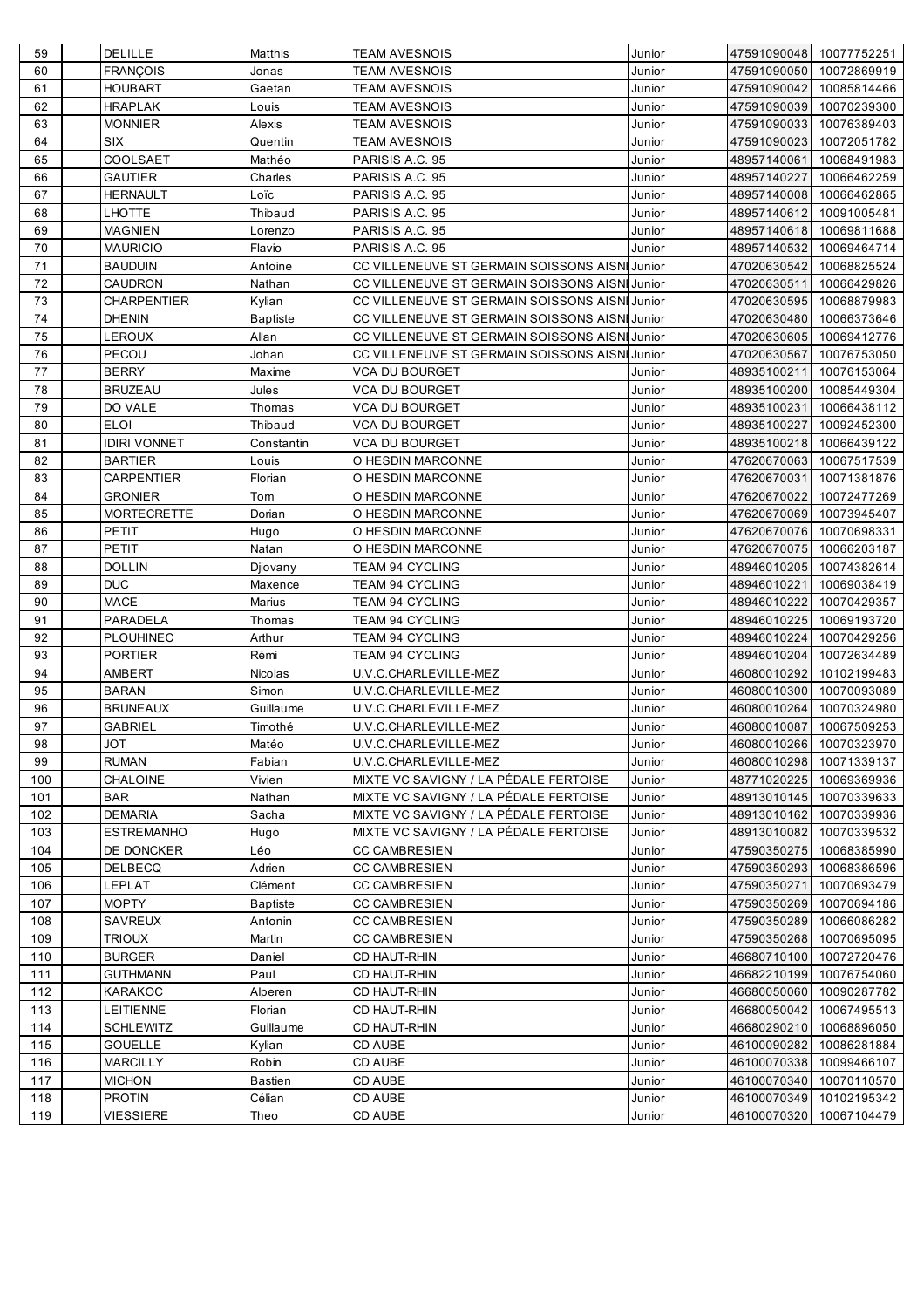## **13ème BOUCLES DE SEINE ET MARNE - SOUVENIR B. MAILLET** *Contre-la-montre individuel (1er tronçon)* **LA FERTE GAUCHER**

| Heure départ Dos. |                | <b>Nom</b>                 | Prénom          | Equipe                                  |
|-------------------|----------------|----------------------------|-----------------|-----------------------------------------|
| 09:00             |                | 105 DELBECQ                | Adrien          | <b>CC CAMBRESIEN</b>                    |
| 09:01             |                |                            |                 |                                         |
| 09:02             | 94             | AMBERT                     | Nicolas         | U.V.C.CHARLEVILLE-MEZ                   |
| 09:03             | 88             | <b>DOLLIN</b>              | Djiovany        | TEAM 94 CYCLING                         |
| 09:04             |                |                            |                 |                                         |
| 09:05             | 82             | <b>BARTIER</b>             | Louis           | O HESDIN MARCONNE                       |
| 09:06             |                |                            |                 |                                         |
| 09:07             | 71             | <b>BAUDUIN</b>             | Antoine         | CC VILLENEUVE ST GERMAIN SOISSONS AISNE |
| 09:08             |                | 65 COOLSAET                | Mathéo          | PARISIS A.C. 95                         |
| 09:09             | 61             | <b>HOUBART</b>             | Gaetan          | <b>TEAM AVESNOIS</b>                    |
| 09:10             |                |                            |                 |                                         |
|                   |                |                            |                 | CM AUBERVILLIERS 93                     |
| 09:11             |                | 53 BOULAIRE                | Angus           |                                         |
| 09:12             | 47             | CASTELNAU                  | Kilian          | CC IGNY PALAISEAU 91                    |
| 09:13             | 41             | <b>BERTHELOT</b>           | Maxime          | OLYMPIQUE C.V.O.                        |
| 09:14             |                |                            |                 |                                         |
| 09:15             | 31             | <b>FOISSOTTE</b>           | Paul            | VC ECKWERSHEIM                          |
| 09:16             |                |                            |                 |                                         |
| 09:17             |                | 25 BERGHEAUD               | Axel            | US METRO TRANSPORTS                     |
| 09:18             |                | 19 ADOUI                   | Aurélien        | Mixte PARIS C.O. / CHARVIEU C.I.C.      |
| 09:19             |                | 13 AJAGAMEL                | Rudy            | <b>CSM CLAMART</b>                      |
| 09:20             |                | 12 VRABELY                 | Romain          | VC MONTIGNY BRETONNEUX                  |
| 09:21             | $\mathbf{1}$   | <b>CLAUDE</b>              | Enzo            | ARGENTEUIL VAL DE SEINE 95              |
| 09:22             |                |                            |                 |                                         |
| 09:23             |                | 115 GOUELLE                | Kylian          | <b>CD AUBE</b>                          |
| 09:24             |                | 110 BURGER                 | Daniel          | <b>CD HAUT-RHIN</b>                     |
| 09:25             |                | 107 MOPTY                  | <b>Baptiste</b> | <b>CC CAMBRESIEN</b>                    |
| 09:26             |                |                            |                 |                                         |
| 09:27             | 95             | <b>BARAN</b>               | Simon           | U.V.C.CHARLEVILLE-MEZ                   |
| 09:28             | 89             | <b>DUC</b>                 | Maxence         | TEAM 94 CYCLING                         |
| 09:29             |                |                            |                 |                                         |
| 09:30             | 83             | <b>CARPENTIER</b>          | Florian         | O HESDIN MARCONNE                       |
| 09:31             | 77             | <b>BERRY</b>               | Maxime          | VCA DU BOURGET                          |
| 09:32             | 72             | <b>CAUDRON</b>             | Nathan          | CC VILLENEUVE ST GERMAIN SOISSONS AISNE |
| 09:33             | 67             | <b>HERNAULT</b>            | Loïc            | PARISIS A.C. 95                         |
| 09:34             | 59             | <b>DELILLE</b>             | Matthis         | <b>TEAM AVESNOIS</b>                    |
| 09:35             |                |                            |                 |                                         |
| 09:36             | 54             | <b>ENGELS</b>              | Edgar           | CM AUBERVILLIERS 93                     |
| 09:37             |                | 48 CASTILLE                | Noé             | CC IGNY PALAISEAU 91                    |
| 09:38             | 42             | <b>BESSIERE</b>            | Paul            | OLYMPIQUE C.V.O.                        |
| 09:39             |                |                            |                 |                                         |
| 09:40             |                | 32 FRESSE                  | Simon           | VC ECKWERSHEIM                          |
| 09:41             |                | 120 ACKERMANN              | Thomas          | UNION CYCLISTE HAGUENAU                 |
| 09:42             |                | 28 RICHARD ANDRADE Florian |                 | US METRO TRANSPORTS                     |
| 09:43             |                | 20 CORNUAILLE              | Yoen            | Mixte PARIS C.O. / CHARVIEU C.I.C.      |
| 09:44             |                | 14 BOXE                    | Alexandre       | CSM CLAMART                             |
| 09:45             |                | 10 LOUVRIER                | Erwan           | VC MONTIGNY BRETONNEUX                  |
| 09:46             | 2              | <b>DAVIOT</b>              | Romain          | ARGENTEUIL VAL DE SEINE 95              |
| 09:47             |                |                            |                 |                                         |
| 09:48             |                | 116 MARCILLY               | Robin           | CD AUBE                                 |
| 09:49             |                | 111 GUTHMANN               | Paul            | CD HAUT-RHIN                            |
| 09:50             |                | 104 DE DONCKER             | Léo             | <b>CC CAMBRESIEN</b>                    |
| 09:51             |                | 100 CHALOINE               | Vivien          | MIXTE VC SAVIGNY / LA PÉDALE FERTOISE   |
| 09:52             | 96             | <b>BRUNEAUX</b>            | Guillaume       | U.V.C.CHARLEVILLE-MEZ                   |
| 09:53             | 90             | <b>MACE</b>                | Marius          | TEAM 94 CYCLING                         |
| 09:54             |                |                            |                 |                                         |
| 09:55             | 84             | <b>GRONIER</b>             | Tom             | O HESDIN MARCONNE                       |
| 09:56             |                | 78 BRUZEAU                 | Jules           | VCA DU BOURGET                          |
| 09:57             | 73             | <b>CHARPENTIER</b>         | Kylian          | CC VILLENEUVE ST GERMAIN SOISSONS AISNE |
| 09:58             | 69             | <b>MAGNIEN</b>             | Lorenzo         | PARISIS A.C. 95                         |
| 09:59             | 63             | <b>MONNIER</b>             | Alexis          | TEAM AVESNOIS                           |
| 10:00             |                |                            |                 |                                         |
| 10:01             | 55             | <b>GUDESTE</b>             | Romain          | CM AUBERVILLIERS 93                     |
| 10:02             | 49             | <b>CORDEIRO</b>            | Mathéo          | CC IGNY PALAISEAU 91                    |
| 10:03             | 43             | <b>DERIAUX</b>             | Pacome          | OLYMPIQUE C.V.O.                        |
| 10:04             | 38             | <b>COMBRICHON</b>          | Hugo            | <b>ISTRES SPORTS CYCL</b>               |
| 10:05             |                | 33 ROBERT                  | Yohann          | VC ECKWERSHEIM                          |
| 10:06             |                | 121 KRAEMER                | Léo             | UNION CYCLISTE HAGUENAU                 |
| 10:07             | 27             | <b>ESTEVES</b>             | Robin           | US METRO TRANSPORTS                     |
| 10:08             |                | 21 HAMMJE                  | Nicolas         | Mixte PARIS C.O. / CHARVIEU C.I.C.      |
|                   |                |                            |                 |                                         |
| 10:09             |                | 16 EXBRAYAT                | Valentin        | CSM CLAMART                             |
| 10:10             | $\overline{7}$ | CASTELLAN                  | Auguste         | VC MONTIGNY BRETONNEUX                  |